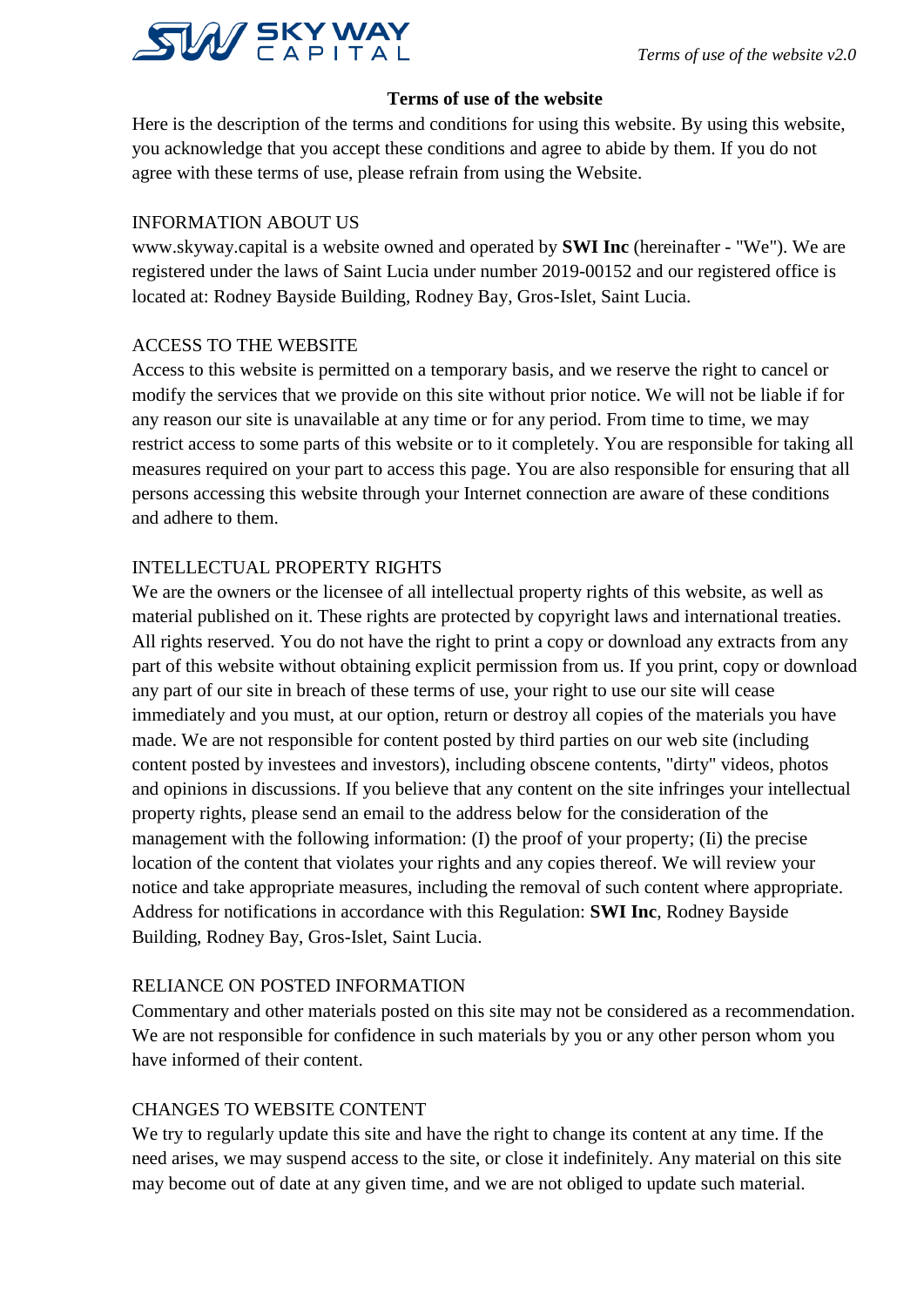

## OUR RESPONSIBILITY

The materials on this website are provided without any guarantees, conditions or warranty concerning their accuracy. To the extent permitted by law, we, other members of our group of companies and third parties connected to us hereby expressly exclude:

• All conditions, warranties and other terms which may be implied by law, common law or the law of equity.

• any liability for any direct, indirect or consequential loss or damage incurred by any user in connection with our site or in connection with the use, inability to use or the results of use of this site, any websites linked to it and any materials posted on it, including, without limitation, any responsible for:

Loss of income or revenue;

Loss of business;

Loss of profits or contracts;

Loss of anticipated savings;

Loss of data;

Loss of reputation;

The loss of working time;

and for any other loss or damage of any kind, in any way caused by tort (including negligence), breach of contract or otherwise, even if it could be provided. This does not relieve us of the responsibility for the death or injury occurred as a result of negligence on our part, our liability for fraud or fraudulent misrepresentation or any other liability which can not be excluded or limited under applicable law.

## INFORMATION ABOUT YOU AND YOU VISITING OUR WEBSITE

We process information about you in accordance with our Privacy Policy. By using this site, you consent to such processing and warrant that all information provided by you is accurate.

#### VIRUSES, HACKING AND OTHER OFFENCES

You do not have the right to maliciously use this site, introducing viruses, trojans, "worms", logic bombs or other material which is malicious or technologically harmful (collectively - "viruses"). You must not attempt to gain unauthorized access to our site, the server that stores our site or any server, computer or database connected to this website. You must not attack this website by forcing them to denial of service. By violating this condition, you might commit a criminal offense. We will report any such breach to the relevant law enforcement authorities and we will cooperate with these bodies, revealing your identity to them. In the event of such a breach your right to use this website will be terminated immediately. We will not be liable for any loss or damage caused by an attack with a denial of service or viruses that may infect your computer equipment, computer programs, databases, or other material possessions as a result of your use of this site or downloading of any material posted on it, and on any website linked to it.

#### LINKS TO OUR WEBSITE AND INFORMATION

You can not place a link to this website without our prior written permission. You can not make a selection of the contents of this website and reallocate such content, either manually or automatically, without the prior written consent of **SWI Inc**. This site may not be placed on any other website without our prior written permission. We reserve the right to withdraw permission